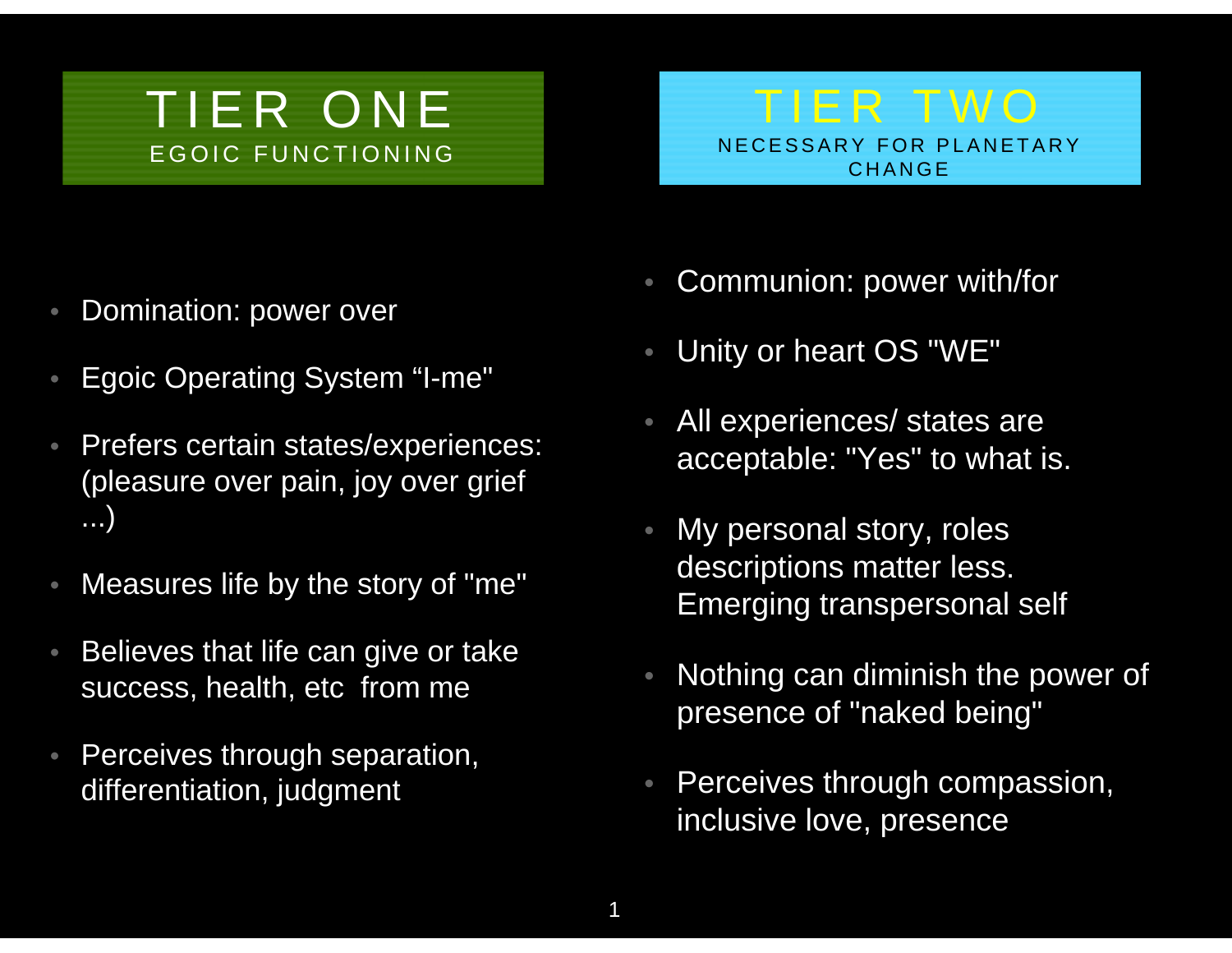## PRACTICES TO INTEGRATE CHRIST CONSCIOUSNESS

- • Contemplation individually & communally
- • Being contemplative in our words, actions and in our service
- • Shadow work that frees us from ego ➡ transpersonal self
- • Learning to discern communal consciousness (What are WE experiencing?)